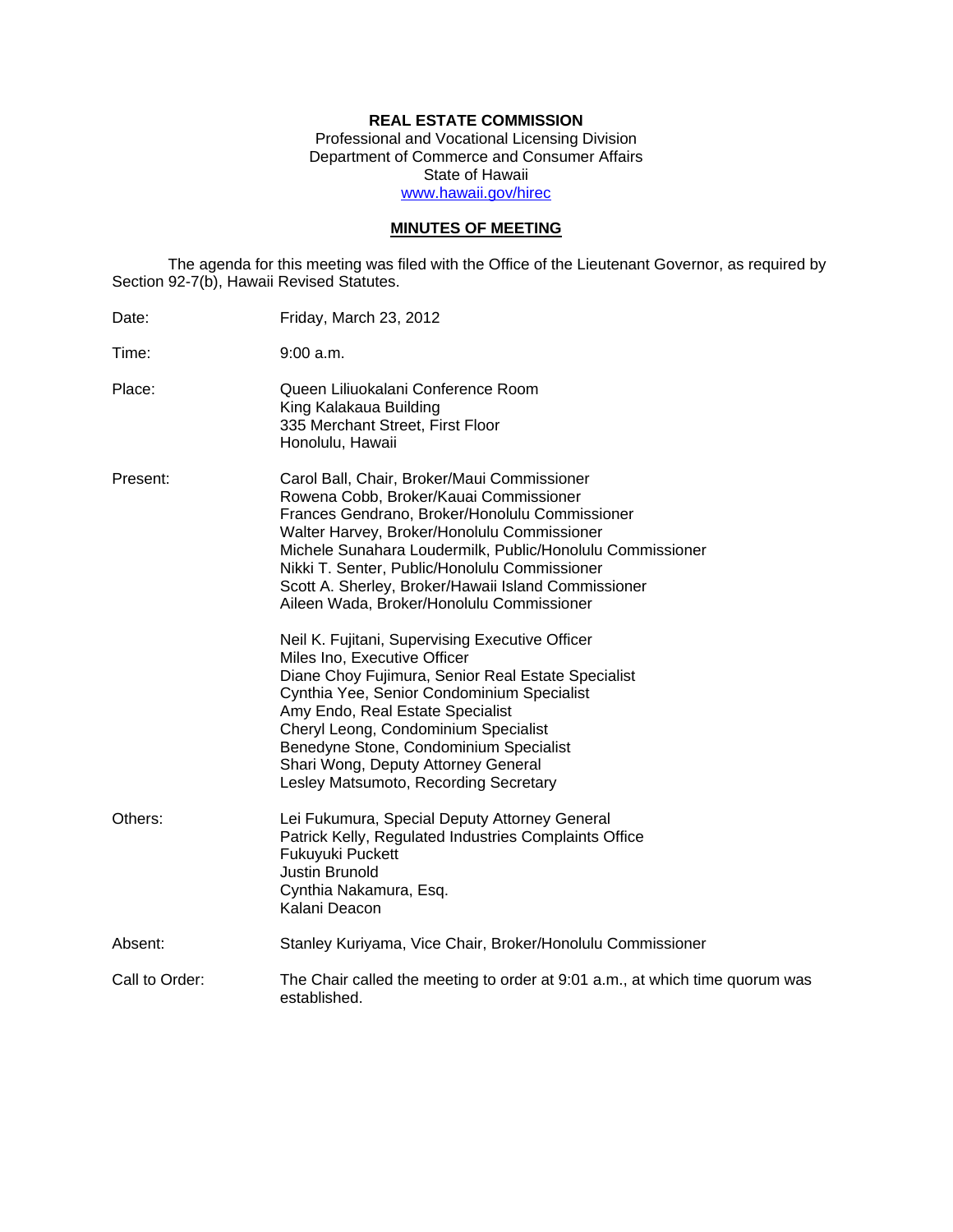Chair's Report: The Chair announced that the Commission may move into executive session to consider and evaluate personal information relating to individuals applying for licensure in accordance with section 92-5(a)(1), HRS, and/or to consult with the Commission's attorney on questions and issues pertaining to the Commission's powers, duties, privileges, immunities, and liabilities in accordance with section 92-5(a)(4), HRS. Commissioner Kuriyama was excused from the meeting. Prior notification of his non-attendance was received. Supervising Executive The Supervising Executive Officer ("SEO") informed the Commissioners that the Officer's Report: original applications with any original associated documents to be considered at the meeting were available for review.

### **Minutes of Previous Meeting**

Executive Session: Upon a motion by Commissioner Loudermilk, seconded by Commissioner Sherley, it was voted on and unanimously carried to enter into executive session, pursuant to section 92-5(a)(1), HRS, "To consider and evaluate personal information, relating to individuals applying for professional or vocational licenses cited in section 26-9 or both;" and pursuant to section 92-5(a)(4), HRS, "To consult with the board's attorney on questions and issues pertaining to the board's powers, duties, privileges, immunities, and liabilities."

Chair Ball took matters out of order of the agenda.

`

Licensing – The SEO informed the Commissioners that the information provided to the Applications: Commissioners is related only to the issue that is before the Commission for consideration. The other materials submitted are available for the Commissioners review should they desire to review it. If the applicants have an issue, which is personal in nature, they have the right to request that their application be considered in executive session.

#### **Justin Brunold**

Mr. Brunold requested that his preliminary decision be considered in executive session.

Upon a motion by Commissioner Loudermilk, seconded by Commissioner Sherley, it was voted on and unanimously carried to move out of executive session.

Upon a motion by Commissioner Sherley, seconded by Commissioner Cobb, it was voted on and unanimously carried to take the matter under advisement.

Adjudicatory Chapter 91, HRS, The Chair called for a recess from the meeting at 9:15 a.m., to discuss and deliberate on the following adjudicatory matters, pursuant to Chapter 91, HRS: Matters:

> **In the Matter of the Real Estate License of Cynthia Giubardo, a Real Estate Salesperson; REC 2011-219-L**

Upon a motion by Commissioner Loudermilk, seconded by Commissioner Sherley, it was voted on and unanimously carried to accept the settlement agreement.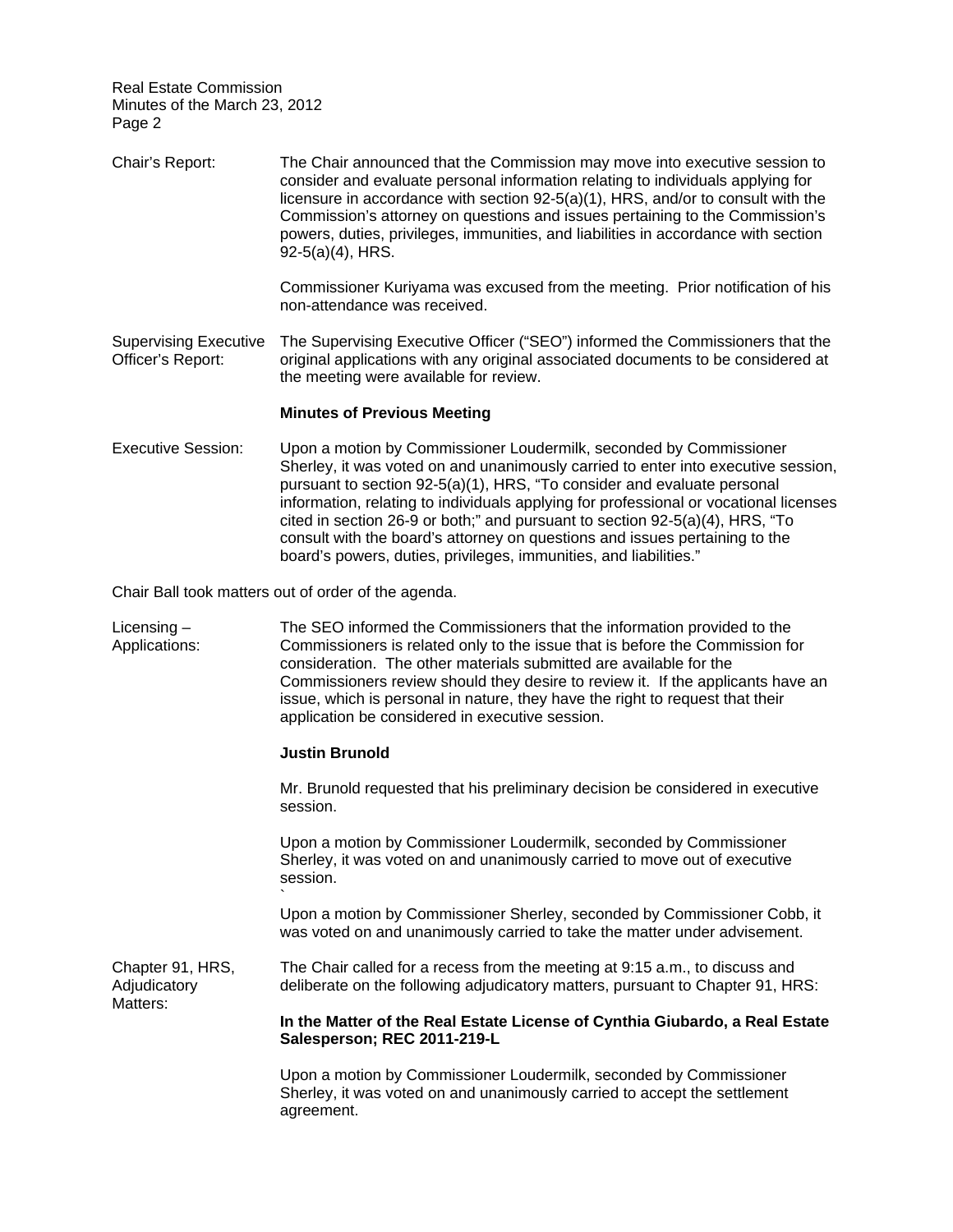#### **In the Matter of the Real Estate Broker's License of Kalani Deacon; REC 2009-103-L**

Patrick Kelly, attorney representing the Regulated Industries Complaints Office, was present for oral arguments. Ms. Cynthia Nakamura, attorney for Mr. Kalani Deacon, was present for oral arguments.

Commissioner Wada moved to draft a proposed final order. Commissioner Senter seconded the motion. Commissioners Harvey, Gendrano, Cobb, and Ball voted aye. Commissioners Loudermilk and Sherley voted nay. The motion passed.

#### **In the Matter of the Real Estate Licenses of Doulas Leopold, Larry Clutter and Sun and Sea Realty, Inc,; REC 2007-2-L and REC 2009-245-L**

Upon a motion by Commissioner Loudermilk, seconded by Commissioner Senter, it was voted on and unanimously carried to approve the final order.

Following the Commission's review, deliberation, and decisions in these matters, pursuant to Chapter 91, HRS, the Chair announced that the Commission was reconvening its scheduled meeting at 10:26 a.m.

#### **Minutes of Previous Meeting**

Upon a motion by Commissioner Harvey, seconded by Commissioner Sherley, it was voted on and unanimously carried to approve the minutes.

Committees and **Education Review Committee – Continuing Education Administration,**  Program of Work: **Curriculum, Courses, Providers, and Instructors – Course – "Real Estate Evaluation"; Author/Owner: David Catanzaro; Provider: REMI School of Real Estate; Course Categories: Investment, Finance, Risk Management, Broker Management; Clock Hours: Revised up to 6 Hours** 

> Upon a motion by Commissioner Harvey, seconded by Commissioner Sherley, it was voted on and unanimously carried to approve the amended course from three to six hours.

Licensing – Upon a motion by Commissioner Loudermilk, seconded by Commissioner Ratification: Wada, it was voted on and unanimously carried to ratify the attached list.

Applications: Licensing – **Justin Brunold** 

After review of the information presented by the applicant, Commissioner Sherley moved to approve the real estate salesperson license of Justin Brunold. Commissioner Harvey seconded the motion. The motion was voted on and unanimously carried.

**Next Meeting:** Friday, April 27, 2012 9:00 a.m. Queen Liliuokalani Conference Room King Kalakaua Building 335 Merchant Street, First Floor Honolulu, Hawaii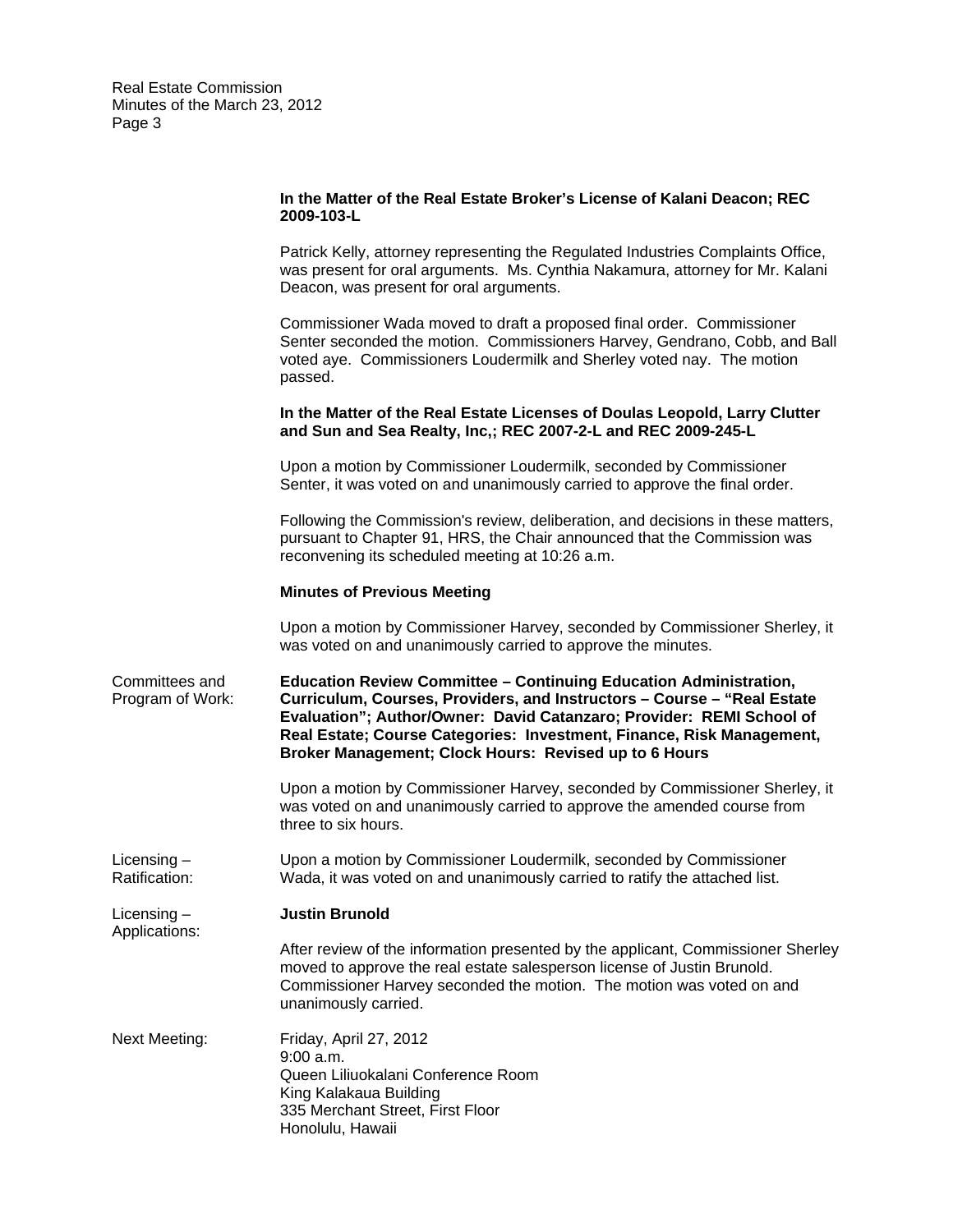Adjournment: With no further business to discuss, the Chair adjourned the meeting at 10:40 a.m.

Reviewed and approved by:

/s/ Neil K. Fujitani

Neil K. Fujitani Supervising Executive Officer

\_\_\_\_\_\_\_\_\_\_\_\_\_\_\_\_\_\_\_\_\_\_\_\_\_\_\_

\_\_\_\_\_\_\_\_\_\_\_\_\_\_\_\_\_\_\_\_\_\_\_\_\_\_\_

April 19, 2012

**Date** 

[ X ] Approved as circulated. [ ] Approved with corrections; see minutes of \_\_\_\_\_\_\_\_\_\_\_\_\_\_\_\_ meeting.

NKF:lm 120411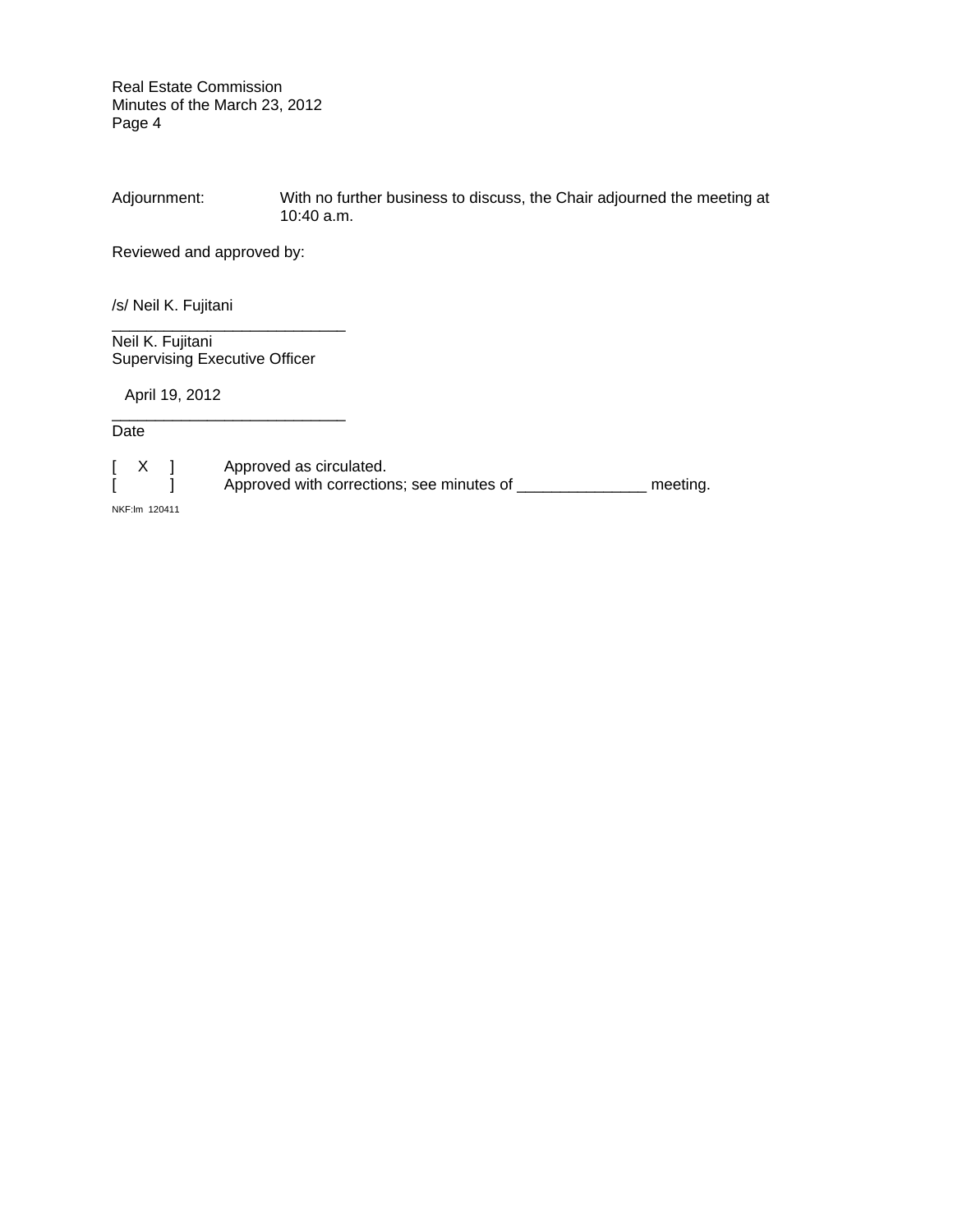# APPROVED APPLICATIONS FOR REAL ESTATE REAL ESTATE COMMISSION MEETING ON MARCH 23, 2012

| <b>Brokers - Limited Liability Companies and Partnerships</b><br><b>CNH Advisory Services, LLC</b> | <b>Effective Date</b><br>02/05/2012 |  |
|----------------------------------------------------------------------------------------------------|-------------------------------------|--|
| Christine A. Nakashima-Heise, PB<br>John Baumgartner, LLC dba Big John Realty                      | 02/22/2012                          |  |
| John Baumgartner, PB<br>K Realty, LLC<br>Kathleen Morgado, PB                                      | 02/28/2012                          |  |
| Tomar Realty, LLC<br>Libby Tomar, PB                                                               | 02/28/2012                          |  |
| Racebrook Marketing Concepts, LLC dba Sheldon Good & Co.<br>James R. Cote, PB                      | 03/08/2012                          |  |
| <b>Brokers - Sole Proprietor</b>                                                                   | <b>Effective Date</b>               |  |
| Calvin K. Sumida                                                                                   | 12/23/2011                          |  |
| Gregory S. Raap                                                                                    | 01/04/2012                          |  |
| Jamie-Jo D. Sobering                                                                               | 01/11/2012                          |  |
| Carmen M. Mitsuyasu-Gapero                                                                         | 01/11/2012                          |  |
| Stuart W. Wade                                                                                     | 01/17/2012                          |  |
| Phyllis A. Young                                                                                   | 01/11/2012                          |  |
| Marshall W. Hung                                                                                   | 01/18/2012                          |  |
| Hiroshi H. Maeda                                                                                   | 01/20/2012                          |  |
| Betty J. Bell                                                                                      | 01/26/2012                          |  |
| Thaddeus V. Marckesano                                                                             | 01/25/2012                          |  |
| Edward Portela Valencia dba Valencia Properties                                                    | 02/14/2012                          |  |
| Margaret Sung Wong                                                                                 | 02/22/2012                          |  |
| <b>Trade Name</b>                                                                                  | <b>Effective Date</b>               |  |
| Leonore Payne dba West Coast Pacific Realty                                                        | 03/09/12                            |  |
| <b>Educational Equivalency Certificate</b>                                                         | <b>Expiration Date</b>              |  |
| Alison Regan Wisnom                                                                                | 02/14/2014                          |  |
| Keith Kiyoshi Suzuka                                                                               | 02/14/2014                          |  |
| Carlin Yamashita                                                                                   | 02/14/2014                          |  |
| Kevin Charles Ryan                                                                                 | 02/15/2014                          |  |
| <b>Steven Lane Shelley</b>                                                                         | 02/16/2014                          |  |
| Kristin Tavia Mihelic                                                                              | 02/17/2014                          |  |
| <b>Brett Justin Gomes</b>                                                                          | 02/22/2014                          |  |
| Donna Jean Murguia                                                                                 | 02/22/2014                          |  |
| Mary Boyce Choi                                                                                    | 02/22/2014                          |  |
| William Warren Jacques                                                                             | 02/24/2014                          |  |
| Anthony M.C. Chang                                                                                 | 02/28/2014                          |  |
| Casey R. Ching                                                                                     | 02/28/2014                          |  |
| Sean Arnold Kuanane Fujimoto, Jr.                                                                  | 03/01/2014                          |  |
| Keith Christopher Mackenzie                                                                        | 03/01/2014                          |  |
| Marvin Kurt Abing                                                                                  | 03/01/2014                          |  |
| Hong H. Vuong                                                                                      | 03/01/2014                          |  |
| Janet Louise Becker                                                                                | 03/01/2014                          |  |
| Kenton Duane Sondeno                                                                               | 03/02/2014                          |  |
| Paul Bulanov                                                                                       | 03/07/2014                          |  |
| Michelle Denise Gaddie                                                                             | 03/12/2014                          |  |
|                                                                                                    |                                     |  |